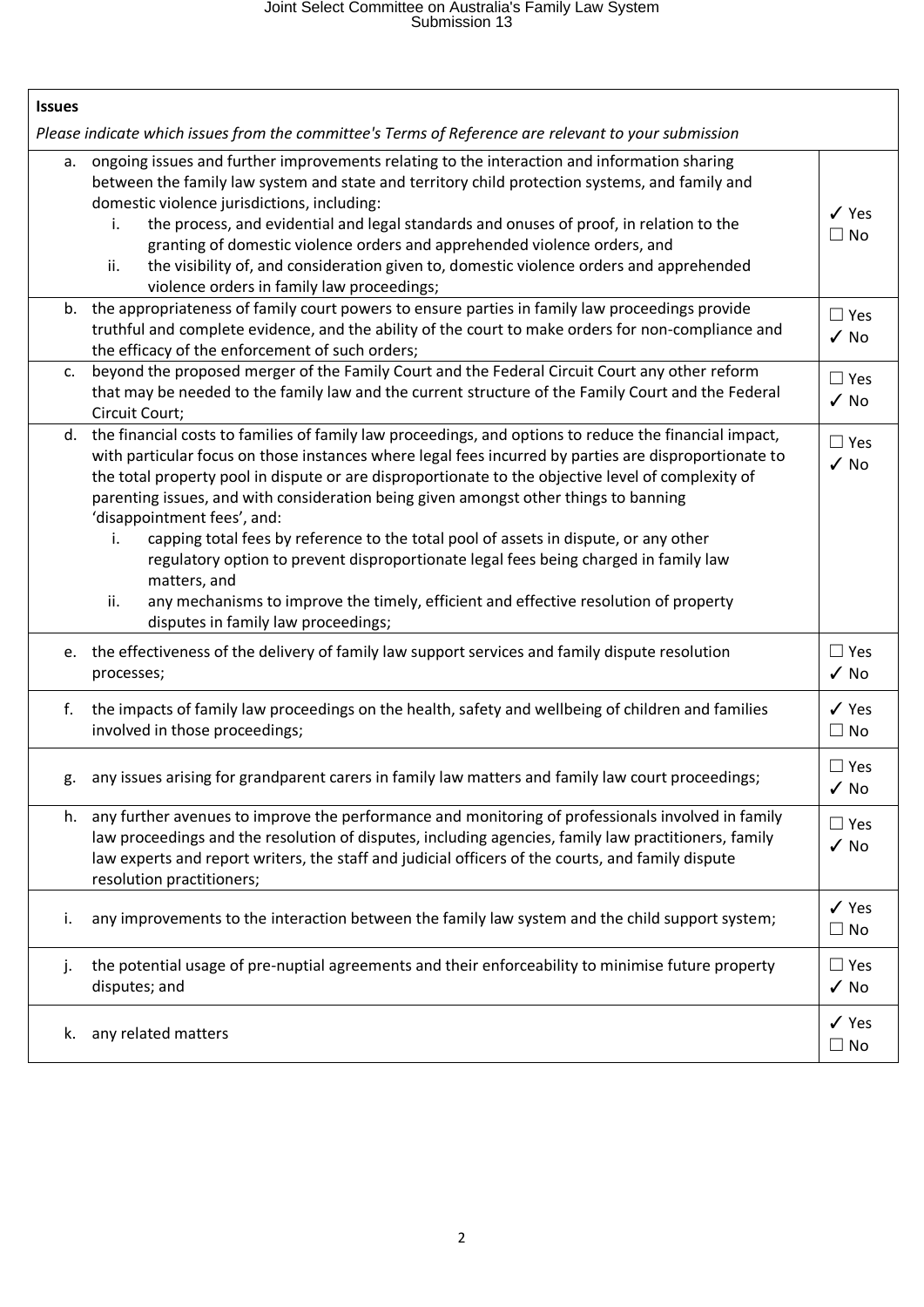### **Your submission**

Like thousands of other adults in Australia, I was a victim of the unfair and inaptly named "family law" system as a child. Now any psychologist can affirm that divorce harms children. These children, like me, have grown up with mental scarring and wounded hearts, and we carry these burdens into our adult lives. Why then are there no mental health services dedicated to caring for those of us harmed by multi-generational parental alienation, custody disputes, and the overall institutional denial of every child's internationally recognised right to be raised by a father and a mother (as recorded in the Convention on the Rights of the Child, most particularly Articles 7, 9, and 18)? The enduring impact of family law proceedings on the mental health of children, like myself, who have since grown into adults continues to be entirely ignored by governments. When will the government create and/or fund support services for people like us?

Now in regards to other related matters, beginning with child support, historically child support was originally introduced because an unwed mother could seldom obtain work as a result of social prejudices against her. Consequently, those mothers needed some means to support their children. But today, those prejudices no longer exist. Therefore, the only logical solution is that the child support system should be abolished. For when the original reason for why a system exists ceases to be, there is no basis for that system to continue existing. (As I've no children myself, I've nothing to either gain or lose from tabling this most rational proposal.) Implementing this recommendation would entirely eliminate all issues in regards to interactions between the family law system and the child support system, for then there would be no further interaction as the latter would not exist to be interacted with.

Let each and every parent spend his or her own money on his or her own children in his or her own time with each child. This would reverse the current situation where one parent is incentivised to abuse the child (by denying the child's aforementioned internationally recognised right to be raised also by the other parent) for financial gain. Now everyone knows there are some irresponsible parents who would still shirk their duty to care for their children in spite of being encouraged to spend more time and money on them than the current legal system generally permits. Such irresponsible people would continue to place an undue burden on the responsible parent even as they already do. However, this is still objectively a much fairer arrangement for the parents, and it would generally benefit most children by ending the systemic incentives to alienate a child from that child's other parent. After all, studies show that the vast majority of parents do indeed wish to spend more time with their children, if only the system allowed them to. Indeed, many parents are falling victim to depression and suicide (which are obviously health and safety related matters) as a result of the current system which unfairly denies them the ability to actively love their children in deed.

Further, in regards to custody arrangments, it has always been obvious to me since I was in kindergarten (when my parents parted ways) that the only fair solution is for a child to spend alternate weeks at each parent's house. Having experienced the common scenario of going to the non-custodial parent's house each fortnight for the weekend myself as a child, and being one adverse to change myself, I can assure the Committee that spending every other week at a different house would be no more disruptive for a child than spending a night or so at a different house. For children in situations like mine, where the custodial parent's house was less stable than the non-custodial parent's house, it may well even provide much needed relief for the child. If a child should forget some essential item and leave it at one house, the child should be permitted to call his or her parent (from school if necessary) to ask for the item to be dropped off (at school if necessary). This is not too difficult a situation to resolve and the vast majority of children would be able to handle this, even if young children may require a teacher's assistance. Now what day of the week each parent's custody begins on could be determined on a case by case basis, but I would suggest beginning it with the child going to the other parent's house on a Friday after school, as this would be a sensible and practical arrangement.

However all of the above are attempts to treat the symptoms rather than the cause of the overarching problem of family breakdowns. The perhaps unpopular but necessary solution to this matter is to require relationship counselling for an extended period (of at least 2 years) prior to divorce being permitted. An exception could be made for cases involving a criminal conviction for a violent offence but the conviction should have to be recorded before the divorce could be processed in order to avoid abuse of the intent of this proposal. As the primary purpose of marriage has always been to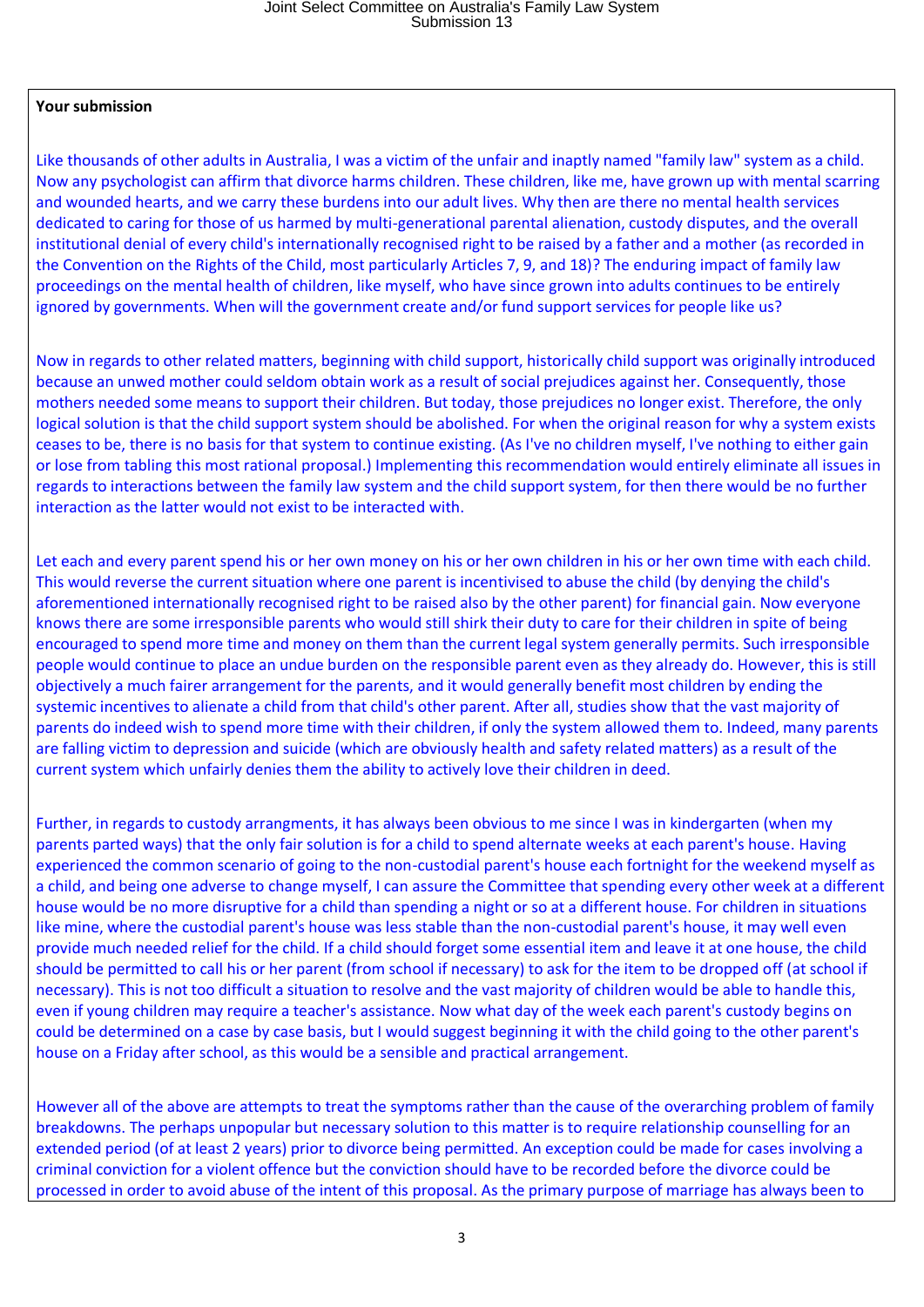legally unite a man and a woman so as to provide the basis for a stable environment in which to raise children, for the sake of children, so-called "no fault" divorce should be outlawed. Additionally, education regarding conflict resolution and other information about how to foster a successful marriage should be offered to couples; indeed couples intending to marry should be required to enrol in such classes before a marriage certificate can be issued. While this recommendation would not address all cases, it would help to ensure that more marriages are successful and thus ease the burden on the family courts.

Thank you for taking the time to read and consider this submission and I look forward to seeing what positive actions are taken in regards to these matters.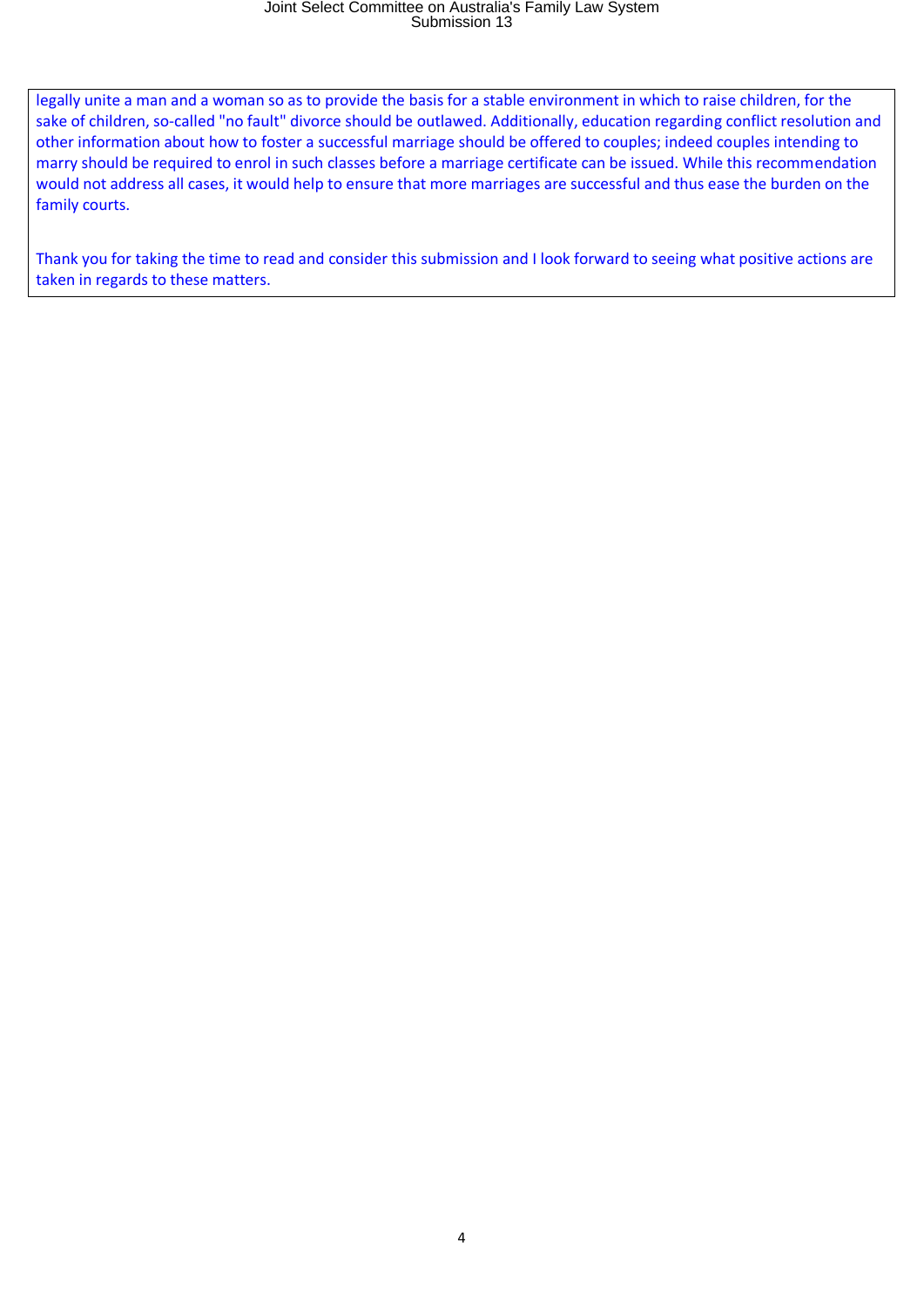|    | <b>Proposed solutions</b>                                                                                                                                                                                                                                                                                                                                                                                                                                                                                                                                                                                                                                                                                                                                                             |
|----|---------------------------------------------------------------------------------------------------------------------------------------------------------------------------------------------------------------------------------------------------------------------------------------------------------------------------------------------------------------------------------------------------------------------------------------------------------------------------------------------------------------------------------------------------------------------------------------------------------------------------------------------------------------------------------------------------------------------------------------------------------------------------------------|
|    | Please indicate any proposed solutions you may have that correspond to the committee's Terms of Reference                                                                                                                                                                                                                                                                                                                                                                                                                                                                                                                                                                                                                                                                             |
| а. | ongoing issues and further improvements relating to the interaction and information sharing between the<br>family law system and state and territory child protection systems, and family and domestic violence<br>jurisdictions, including:<br>the process, and evidential and legal standards and onuses of proof, in relation to the granting of<br>i.<br>domestic violence orders and apprehended violence orders, and<br>the visibility of, and consideration given to, domestic violence orders and apprehended violence orders<br>ii.<br>in family law proceedings;                                                                                                                                                                                                            |
|    | b. the appropriateness of family court powers to ensure parties in family law proceedings provide truthful and<br>complete evidence, and the ability of the court to make orders for non-compliance and the efficacy of the<br>enforcement of such orders;                                                                                                                                                                                                                                                                                                                                                                                                                                                                                                                            |
| C. | beyond the proposed merger of the Family Court and the Federal Circuit Court any other reform that may be<br>needed to the family law and the current structure of the Family Court and the Federal Circuit Court;                                                                                                                                                                                                                                                                                                                                                                                                                                                                                                                                                                    |
|    | d. the financial costs to families of family law proceedings, and options to reduce the financial impact, with<br>particular focus on those instances where legal fees incurred by parties are disproportionate to the total<br>property pool in dispute or are disproportionate to the objective level of complexity of parenting issues, and<br>with consideration being given amongst other things to banning 'disappointment fees', and:<br>capping total fees by reference to the total pool of assets in dispute, or any other regulatory option to<br>i.<br>prevent disproportionate legal fees being charged in family law matters, and<br>any mechanisms to improve the timely, efficient and effective resolution of property disputes in family<br>ii.<br>law proceedings; |
|    | e. the effectiveness of the delivery of family law support services and family dispute resolution processes;                                                                                                                                                                                                                                                                                                                                                                                                                                                                                                                                                                                                                                                                          |